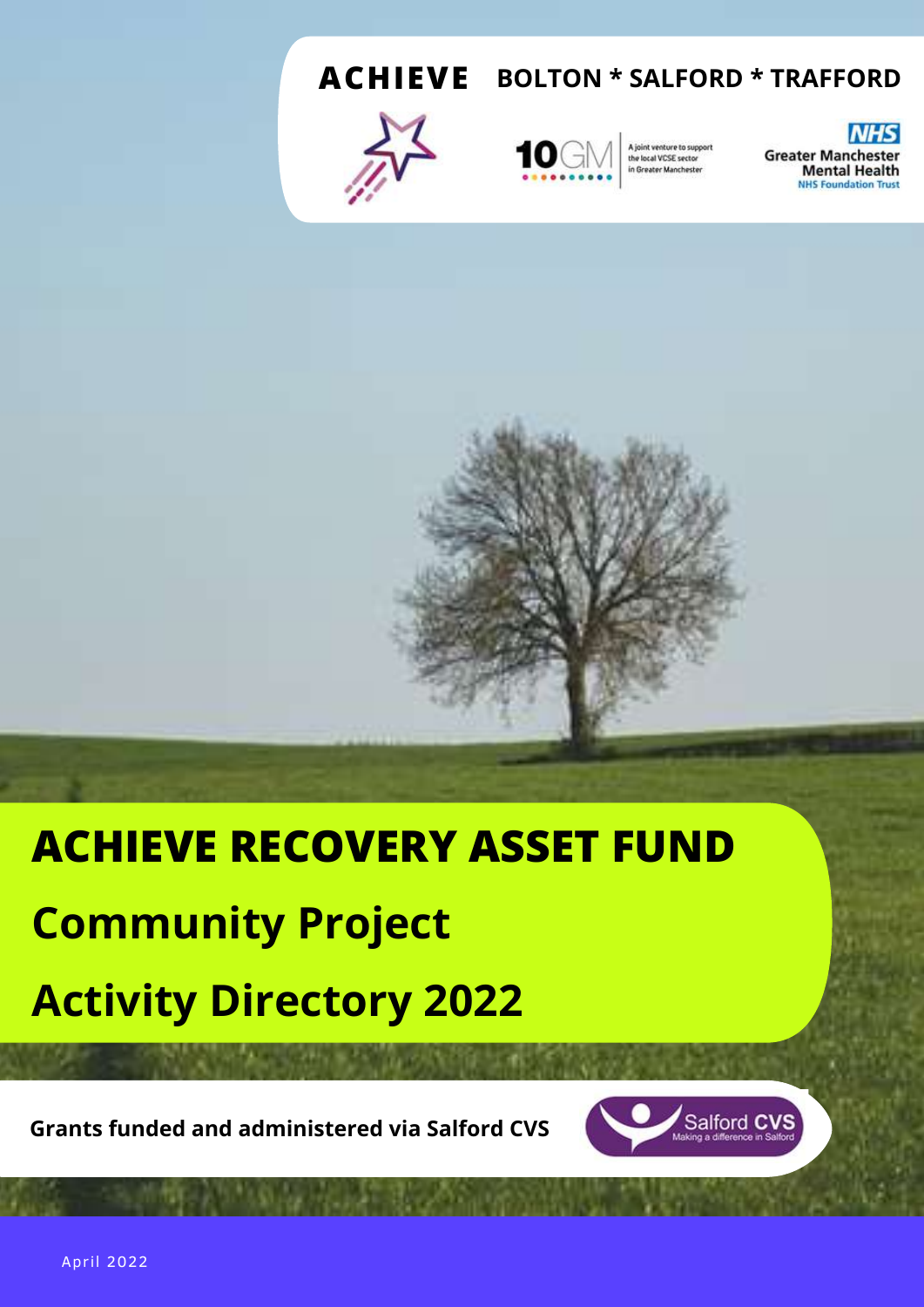# **Activity Directory 2022**

## **Contents**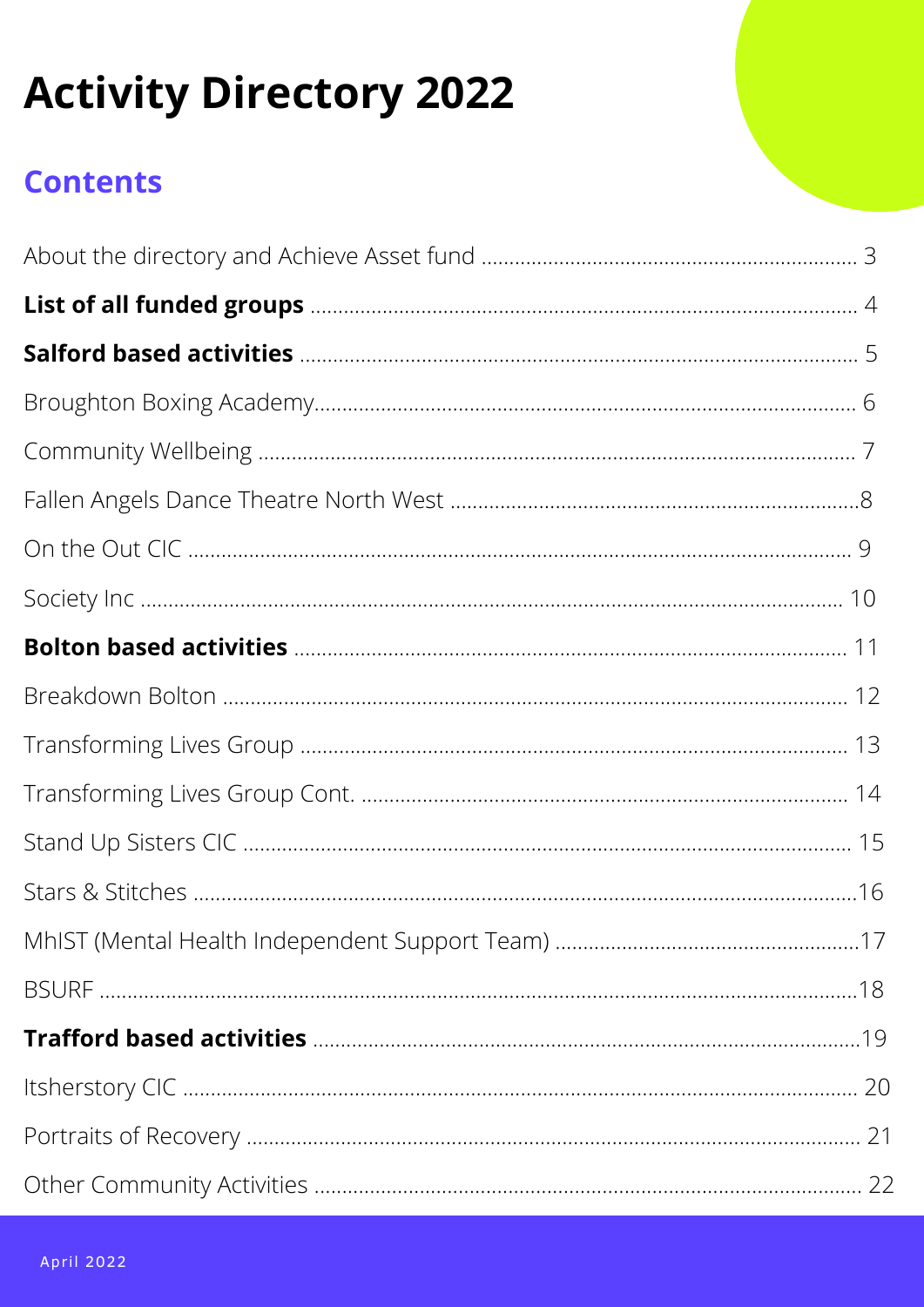# **Activity Directory 2022**

## **About the Directory**

To help support the wider recovery community, Achieve workers & their clients Salford CVS have created this directory which includes information on Achieve Asset funded organisations, the activities they are providing and contact details of key contacts.

This directory has been cascaded to all Achieve partner organisations and frontline keyworkers. We want this to be a valuable resource which helps both the recovery community and workers know about community activities and support they can engage with or refer into.

The directory is broken down into 3 boroughs; Bolton, Salford and Trafford however please be aware that some organisations may deliver or accept referrals from more than one borough. Organisations are grouped based on their location, each organisations referral process is explained on their individual pages.

Please be aware that activities can change over the delivery period therefore some information in the directory may not be up to date, we recommend contacting the main contact with any queries you may have.

## **About the Achieve Asset fund**

The Achieve Asset Fund supports organisations helping people living in Bolton, Salford or Trafford who have received treatment for, and are recovering from, drug and/or alcohol addiction.

All funded organisations engage and support people in their recovery journey and help provide a bridge towards normal living. Beneficiaries of these groups may be existing Achieve

service users, people from the wider recovery community, (including those who have never received treatment) as well as people who aren't in recovery.

In addition to supporting people in recovery projects will also help to challenge the stigma associated with being in recovery.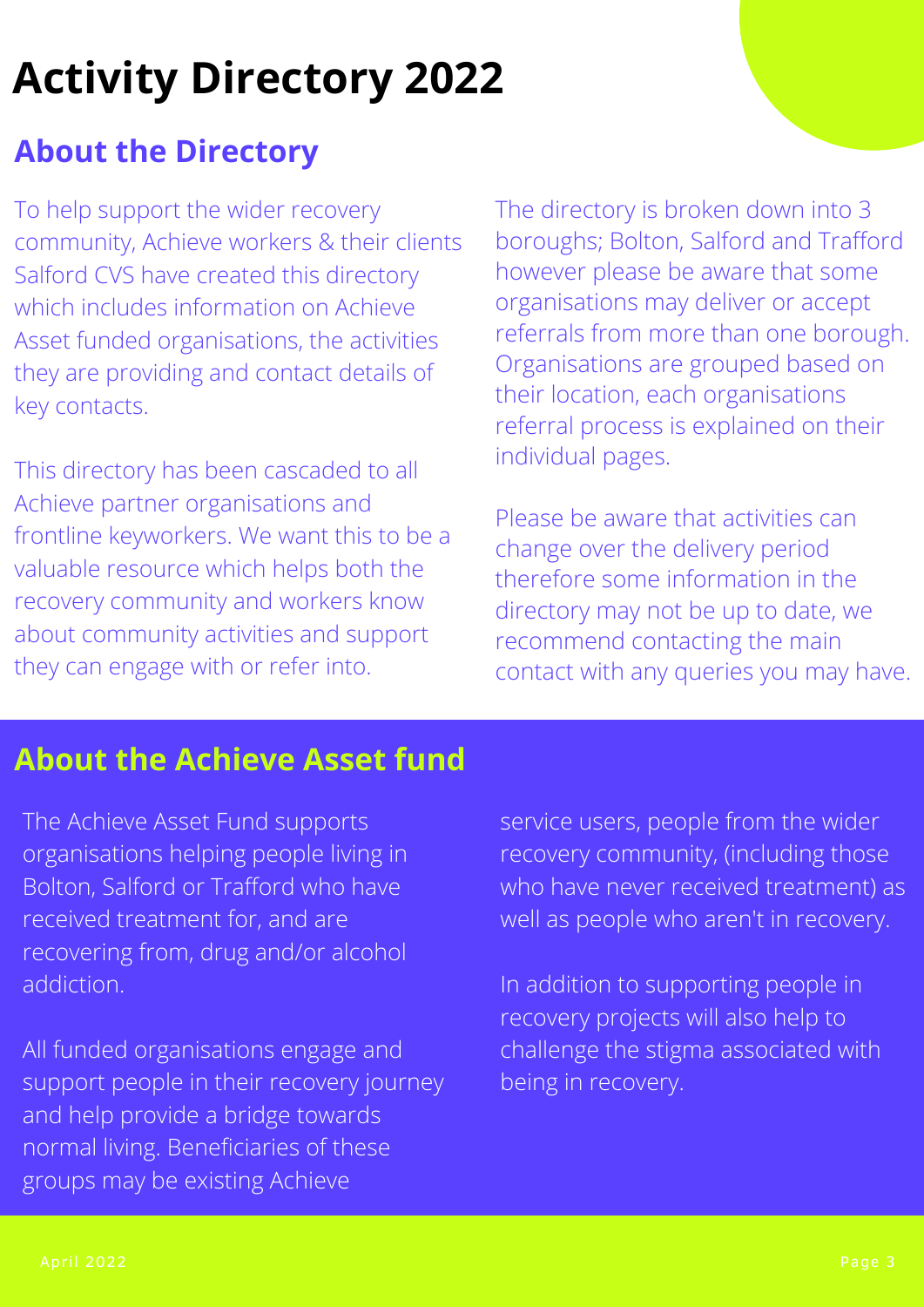# **All 2022 Funded Organisations**

| <b>Bolton based activities</b>        |                            |                                                                             |              |
|---------------------------------------|----------------------------|-----------------------------------------------------------------------------|--------------|
| Organisation                          |                            | Page                                                                        |              |
| <b>Breakdown Bolton</b>               |                            |                                                                             | Page 12      |
| MhIST                                 |                            | Page 17                                                                     |              |
| Stars & Stitches                      |                            | Page 16                                                                     |              |
| <b>BSURF</b>                          |                            |                                                                             | Page 18      |
| <b>Salford based activities</b>       |                            |                                                                             |              |
| Organisation                          |                            |                                                                             | Page         |
| <b>Broughton Boxing</b>               | Page 6                     |                                                                             |              |
| <b>Community Wellbeing</b>            | Page 7                     |                                                                             |              |
| Sow The City                          |                            | Not included - Activities aren't open to referrals, THOMAS<br>clients only) |              |
| On the Out                            | Page 9                     |                                                                             |              |
| Society Inc                           | Page 10                    |                                                                             |              |
| Activities based in multiple boroughs |                            |                                                                             |              |
| Organisation                          |                            | <b>Borough</b>                                                              | Page         |
| Fallen Angels Dance Theatre           | Salford & Bolton           |                                                                             | Page 8       |
| It's Her Story                        | Bolton, Salford & Trafford |                                                                             | Page 20      |
| Portraits of Recovery                 | Salford & Trafford         |                                                                             | Page 21      |
| Stand Up Sisters                      | Bolton, Salford & Trafford |                                                                             | Page 15      |
| <b>Transforming Lives Group</b>       | Salford & Bolton           |                                                                             | Page 13 & 14 |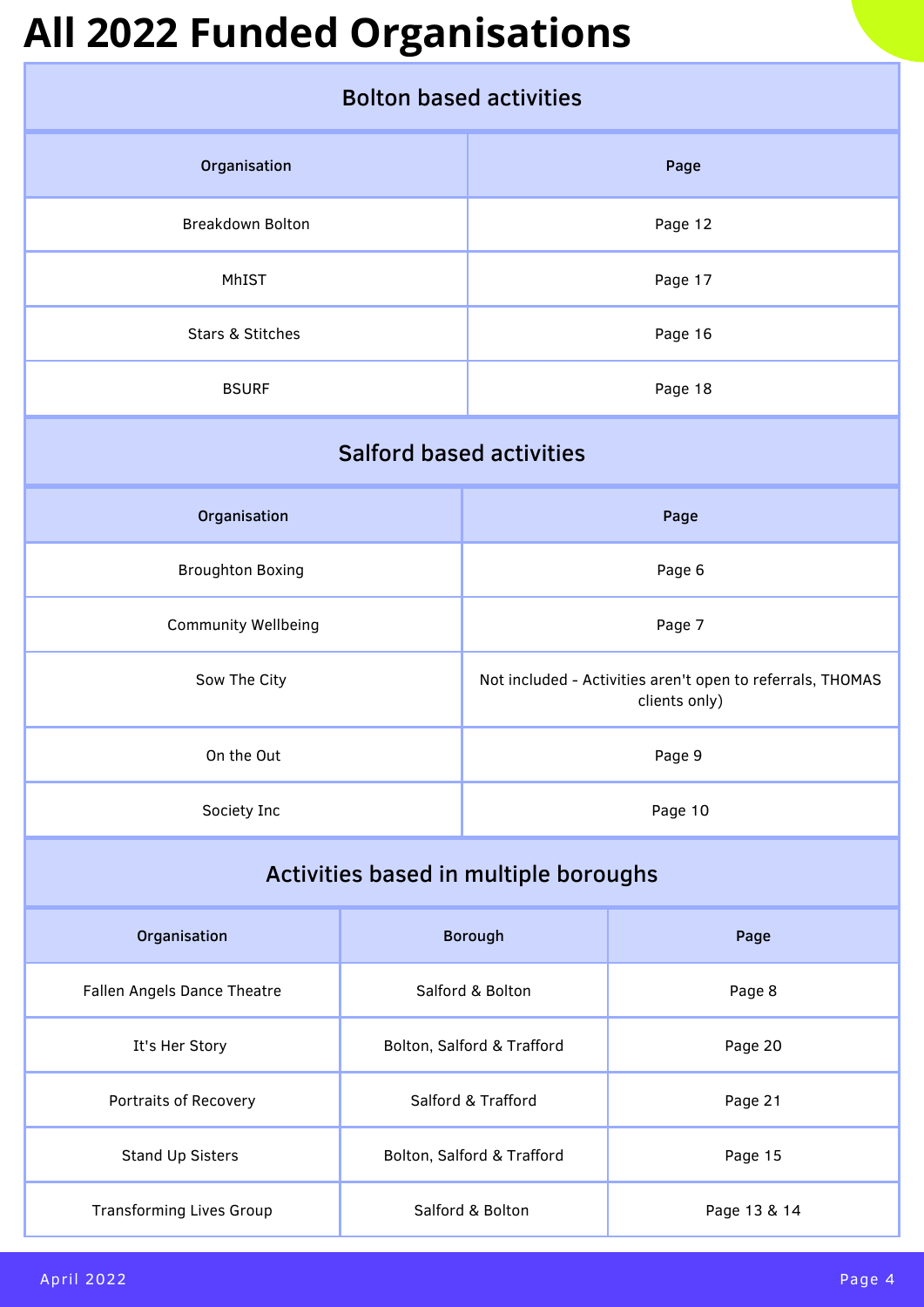# **Salford**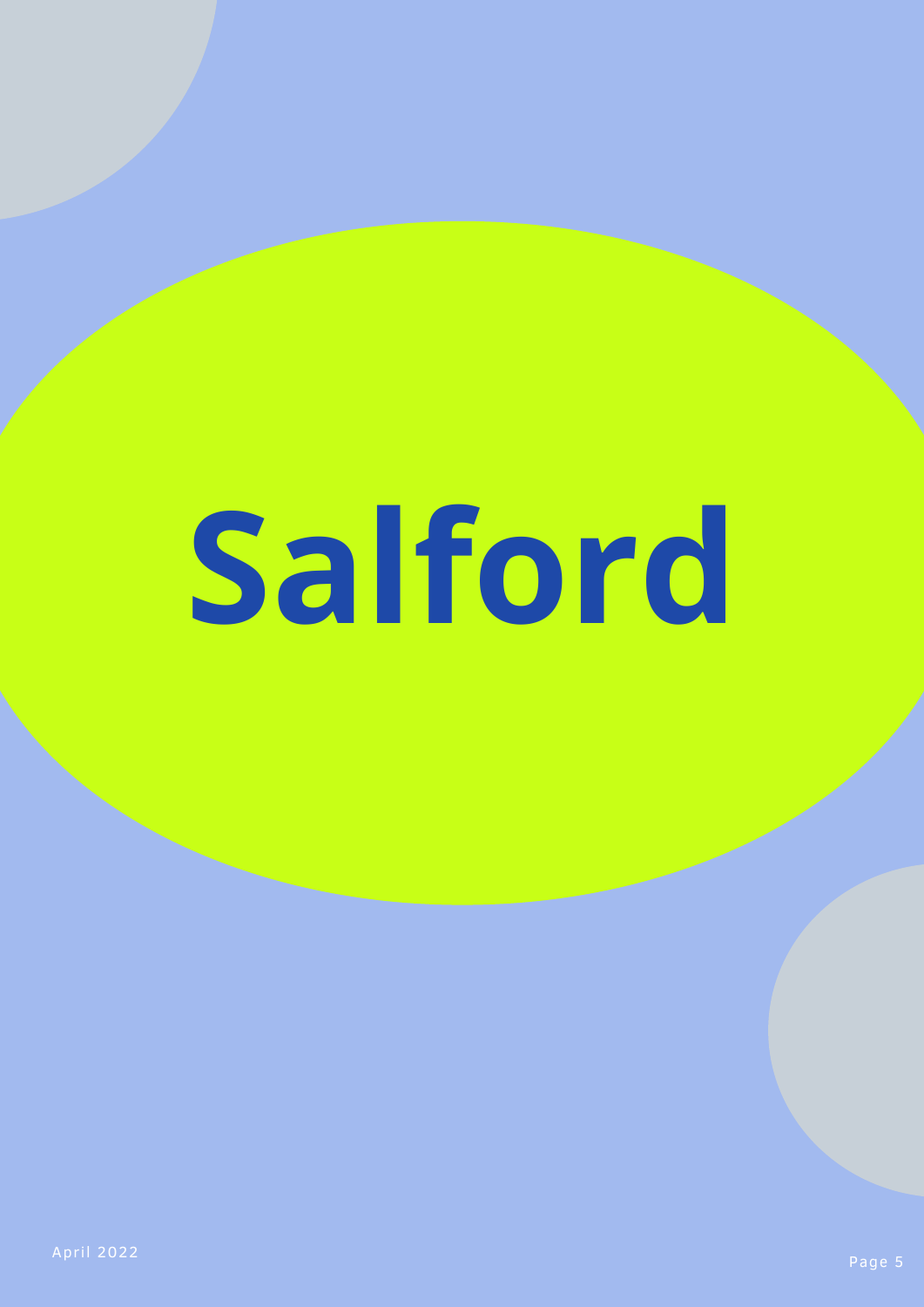# **Broughton Boxing Academy**

#### Ready, Steady, Recovery (The Rebuild)

#### **Contact**: Nick Burke **Tel**: 07428127644 **Email**: nickburke@insideworkout.com

#### About

Broughton Boxing are delivering sports and fitness sessions for people in recovery. Fitness sessions vary but include boxing lessons, circuits, weight training; etc. People of all abilities are welcome as sessions are adaptable and flexible. People who attend the sessions will also be provided with a gym pass which can be used anytime between 9am - 8pm, Monday - Friday.

Anyone new to the programme will receive a 1-2-1 induction to help them and Broughton Boxing gain an understanding of individuals fitness and skill level as well as an interview for people to establish goals, wants and needs from the project.

Referrals are accepted from anybody but not required, anyone interested can just turn up to a session.

## Location

Salford Lifestyle & Gymnastics Centre, Camp Street, Salford, M7 1ZT

## When

Every Tuesday and Thursday 2pm - 4pm

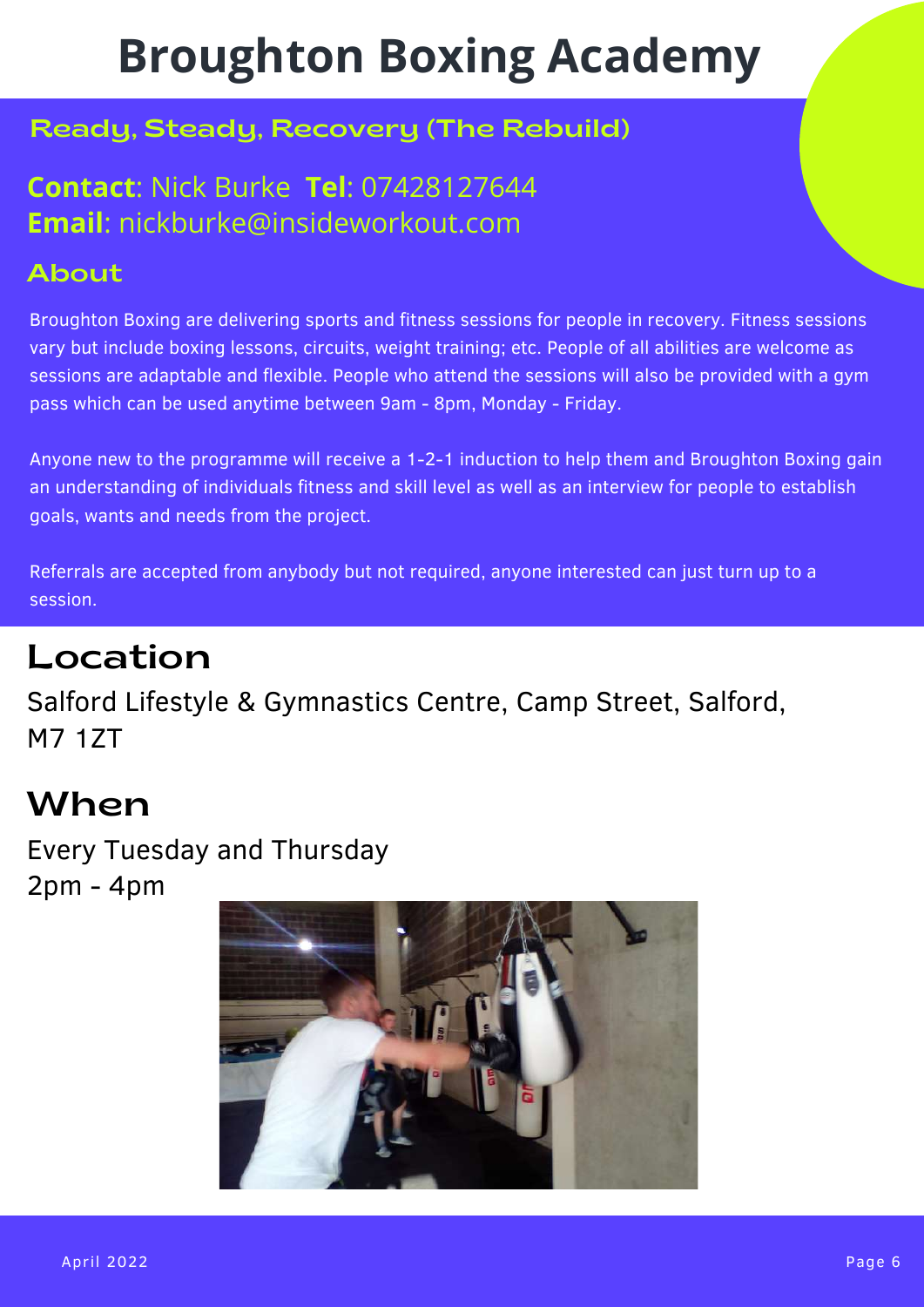# **Community Wellbeing**

#### Power!

#### **Contact**: Yehudah Canter **Tel**: 07856 699 374 **Email**: dcantermanch@gmail.com

#### About

Community Wellbeing support people and their families in the Orthodox Jewish community who are in recovery. Through their Power! project they are providing individual counselling on a daily and weekly basis, depending on a persons needs. People can also get involved in other activities such as workshops, walks, bike rides & bowling; etc They are hosting small talking groups, exercise sessions and musical Kumzitz. Activities will be weekly and will often be on Wednesday and Thursday evenings but this can vary according to the activity and some activities are weather dependent. Please call Yehudah Canter for specific details or if you would like to attend/refer someone into the project.

# Location

Please phone Yehudah Canter for more specific information in terms of days of activities and venues. Please be aware that venues will vary depending on the activity but will include some of the following:

Aim HaBonim, 51 Rigby Street, Salford, M7 4NX

Enfield House, Salford. M7 4GR

Broughton Hub, 50 Rigby Street, Lower Broughton, Salford M7 4BQ



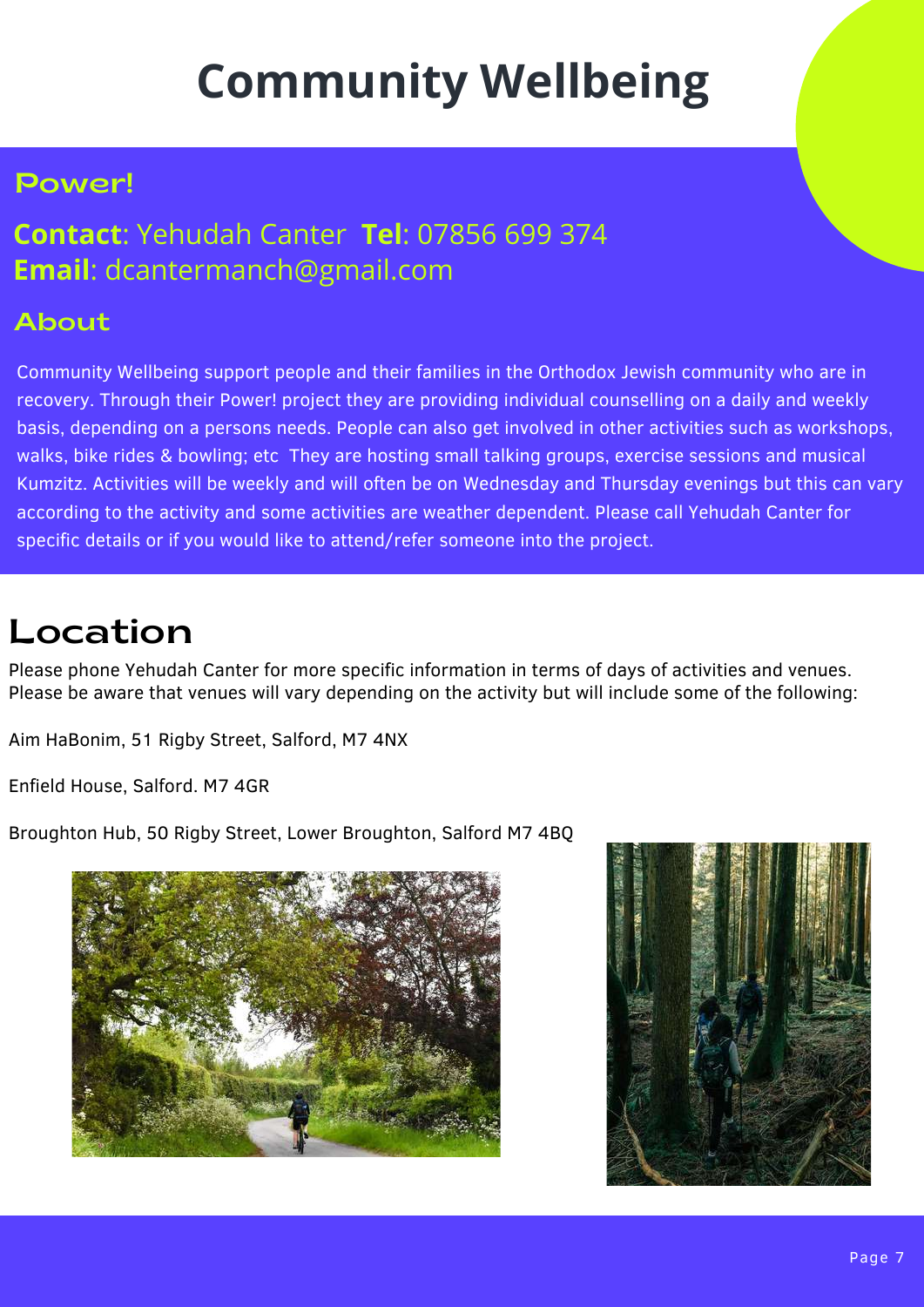# **Fallen Angels Dance Theatre**

#### Recovery in Motion

### **Contact**: Claire Morris or Maddie Smith **Tel**: 07801 478 548 / 07947301068 **Email**: claire@fallenangelsdt.org / maddie@fallenangelsdt.org

#### About

Free weekly 2 hour mindfulness and movement sessions for people of all abilities. Sessions include a physical warm up, mindfulness and breathing exercises, facilitated discussions and exploration of curated creative themes. The project will end with a sharing and participant celebration event to reflect and share group achievements.

No previous dance or movement class experience necessary, sessions are tailored to peoples needs therefore anyone can attend regardless of age, ability, sex; etc. Attendees can wear anything they feel comfortab[l](https://www.youtube.com/channel/UCCXbAVtkaU51gyLmVK5kdvg)e moving in. To see more of what fallen angels do please visit their Youtube channel [\(Click](https://www.youtube.com/channel/UCCXbAVtkaU51gyLmVK5kdvg) [here\).](https://www.youtube.com/channel/UCCXbAVtkaU51gyLmVK5kdvg)

Fallen Angels are also running peer mentor led day trips to local cultural venues such as The Lowry, other venues to be confirmed.

# Who can attend?

Anyone from the recovery community can attend the sessions.

## Location

Salford - START, Brunswick House, 62 Broad St, Salford M6 5BZ Bolton - Venue TBC, phone Claire or Maddie for more information.

# Dates & Times

Sessions start at the end of June until September. Salford - Friday's - 11am - 1pm Bolton - To be confirmed.

## Referral process

Please either complete the referral form (Click [here\)](https://fallenangelsdt.org/join-us/refer/) off the Fallen Angel website www.fallenangelsdt.org or phone Claire or Maddie. People can either self refer or be referred by another person.

# Additional information

April 2022 Fallen Angels ask that people commit to at least the last 6 weeks of the course in order for them to gain the best experience from the project. There is time during the first 6 weeks for people to drop in and try the sessions before committing to the remaining sessions.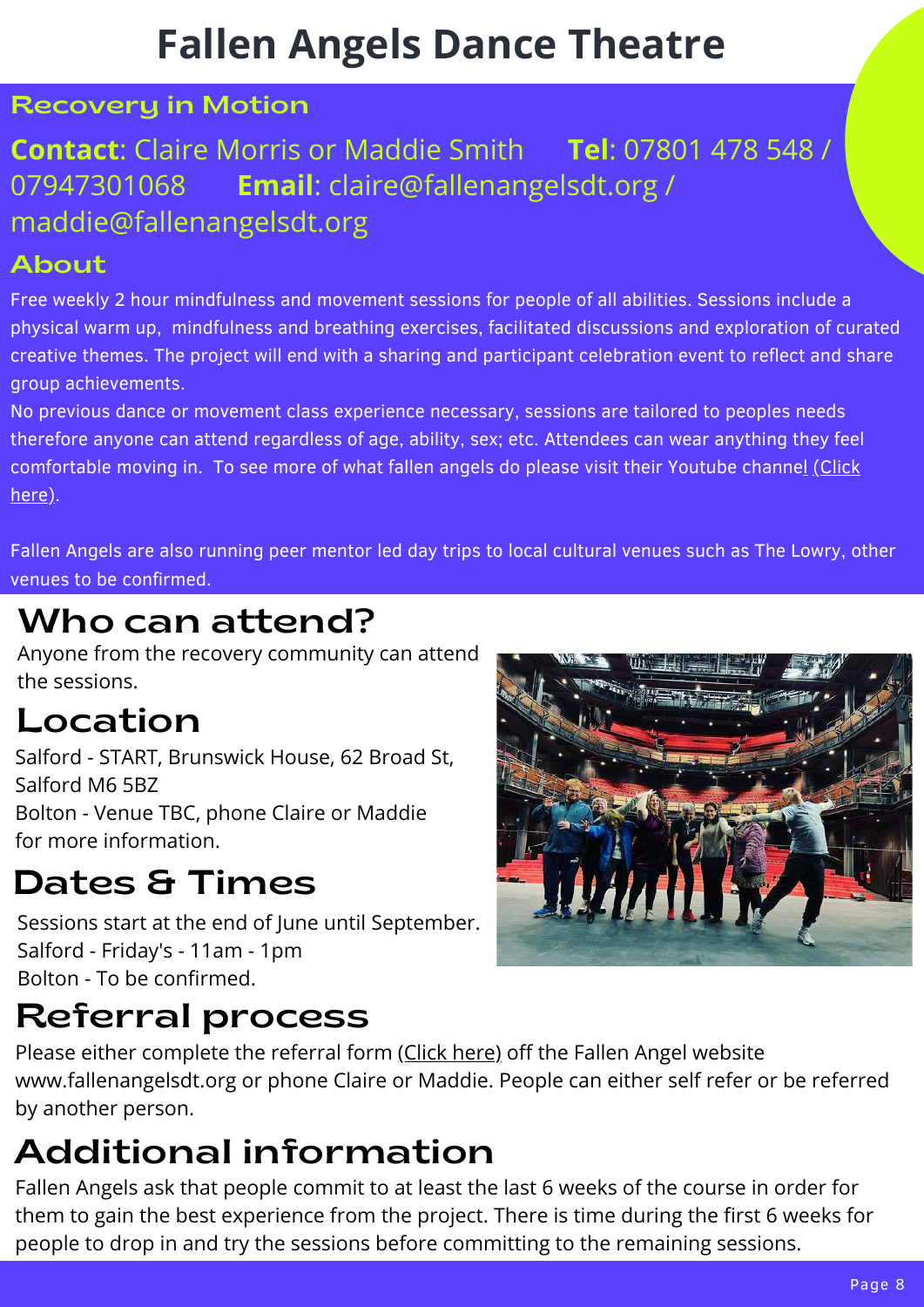# **On the Out CIC**

#### On the Out group programme

# **Contact**: Mark Power **Tel**: 07943775526 **Email**: markp@ontheout.org

#### About

On the Out is a team of people who have experienced life on the margins of society who support others facing barriers. On the Out understands the effects of years of imprisonment and can help with practical issues such as accommodation, benefits and ID as well as general help with addiction, mental health or relationships. On the Out are running groups entirely staffed by people who have experienced addiction and recovery. Groups are focused on ex prisoners, offering a route away from criminality and addiction, amid a community of others.

As well as running group sessions On the Out are providing an introduction to their volunteering pathway.

For more information on any of the sessions or volunteering please contact Mark Power.

| Group<br>session  | About                                                                                                                                                                                                                                                                                                                         | When                            | Where                                                                | Who      |
|-------------------|-------------------------------------------------------------------------------------------------------------------------------------------------------------------------------------------------------------------------------------------------------------------------------------------------------------------------------|---------------------------------|----------------------------------------------------------------------|----------|
| Check in<br>group | An opportunity for participants to express what's going<br>on for them, with peer support from the group.                                                                                                                                                                                                                     | Monday<br>$12$ noon -<br>2pm    | Unit 10, Dale<br>House, Vickers<br>Street,<br>Manchester,<br>M40 8EF | Anyone   |
| Men's<br>group    | A safe space for males over 18 to talk free from<br>judgement.                                                                                                                                                                                                                                                                | Wednesday<br>$12$ noon -<br>2pm | Unit 10, Dale<br>House, Vickers<br>Street,<br>Manchester,<br>M40 8EF | Men only |
| <b>ACT Group</b>  | Acceptance and commitment training. Challenge<br>yourself to improve your behaviour.<br>Learn new skills to support behavious change<br>Find new direction toward what's important to you.<br>Build a life of meaning an purpose.<br>Learn to take small steps in the right direction.<br>Meet new people and enjoy yourself. | Friday<br>$12$ noon -<br>2pm    | Unit 10, Dale<br>House, Vickers<br>Street,<br>Manchester,<br>M40 8EF | Anyone   |

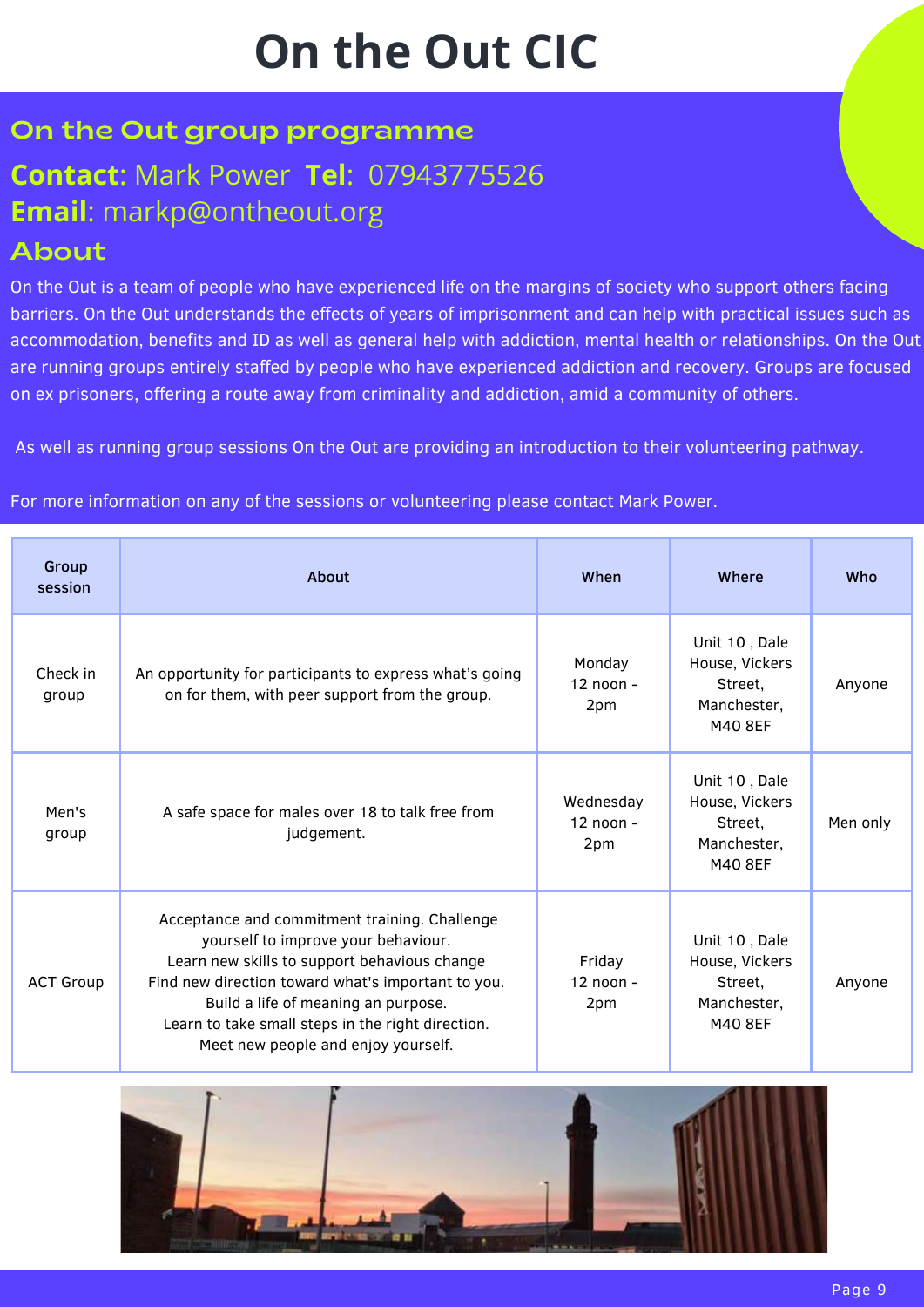# **Society Inc**

## 'PEARL' (Positive, Emotion and Recovery Life-skills. **Contact**: Louis Colclough **Tel**: 07704 340 941 **Email**: admin@societyinc.org

#### About

Society Inc offer a person-centred approach to the dual diagnosis needs (i.e. drugs and / or alcohol in addition to mental health problems through the Live Well service. The service aims to support people progress on their recovery journey. It offers a restorative, responsive offer of support and individual and group-based approaches.

A mentoring service which is tailored to the needs of the indiidual. Relationships are steered towards achieving a particular goal or outcome determined by the client and mentor. This relationship may be time specific, with relationships ending once the desired changes have been successfully achieved.

Befriending, which focuses on informal long-term relationships helping people feel more connected. Compared to mentoring these relationships allow for softer boundaries and provides connection to clients who feel isolated from their communities / have few or poor support networks / illness or mobility issues.

Auricular acupuncture therapy is also provided to clients to help people overcome adversities with regards to addictive behaviours and mental health difficulties. Some of the recovery benefits are: - Reduced cravings - Support with withdrawal from addiction - Reduced anxiety

## Where **where**

Society Inc is located in Little Hulton at 15 Little Hulton District Centre, Little Hulton, Salford

Greater Manchester, M28 0BA.

# When

Mentoring & Befriending - Once a week at a time / day convenient to the client and support worker. SMART Recovery Groups - Mondays, 2pm - 3pm Auricular Acupuncture - Thursdays, 12:30 - 1:30pm

# How

People can either self refer into the services (except the PEARL programme) via the Society inc website, phoning the office or dropping in to the office.

Third party referrals can also be made using the methods above.

April 2022 Website - **https://www.societyinc.org/#**

# Who

Anyone who is in recovery from addiction and / or struggling with their mental health. PEARL programme - only accept referrals through Live Well service.

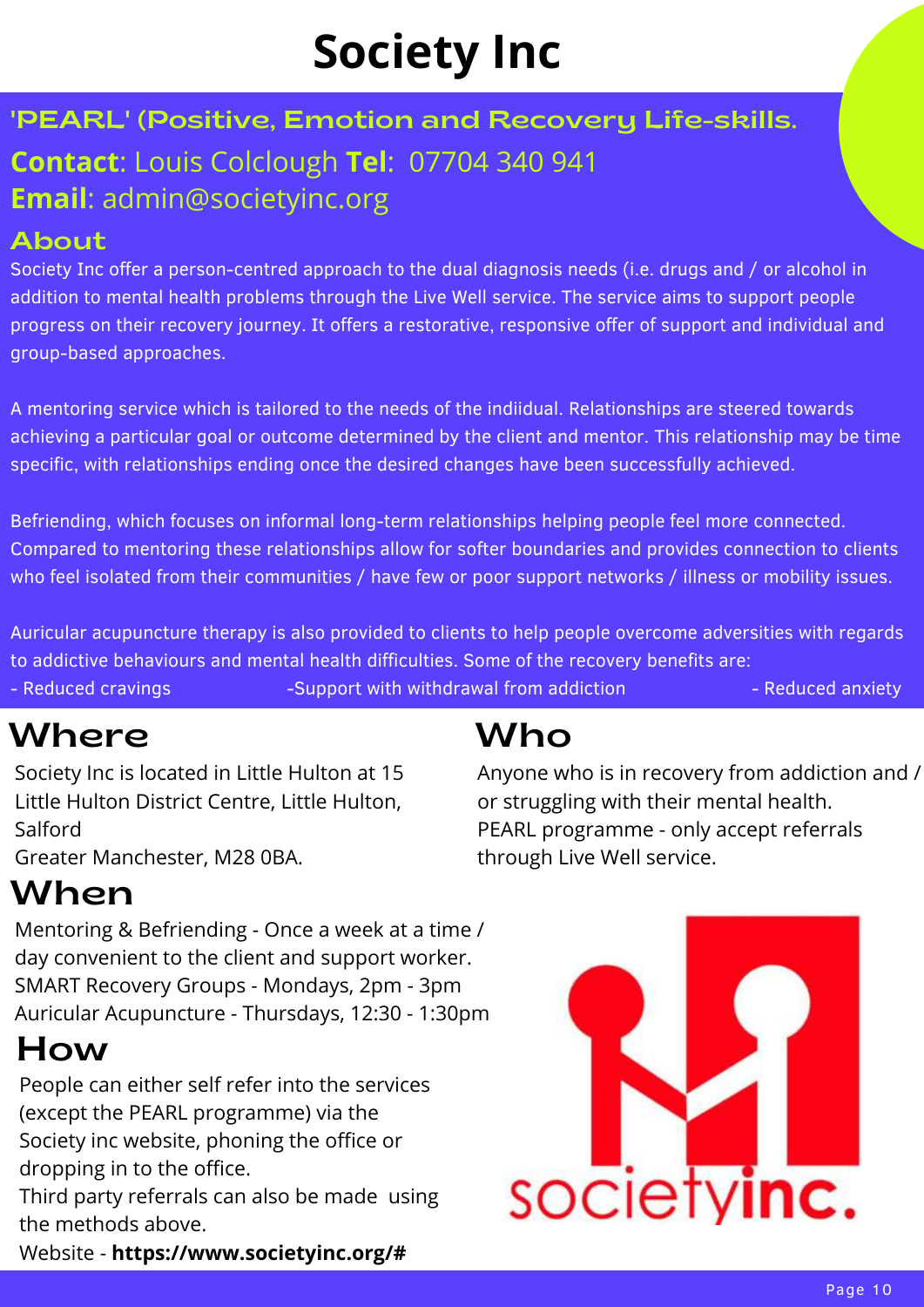# **Bolton**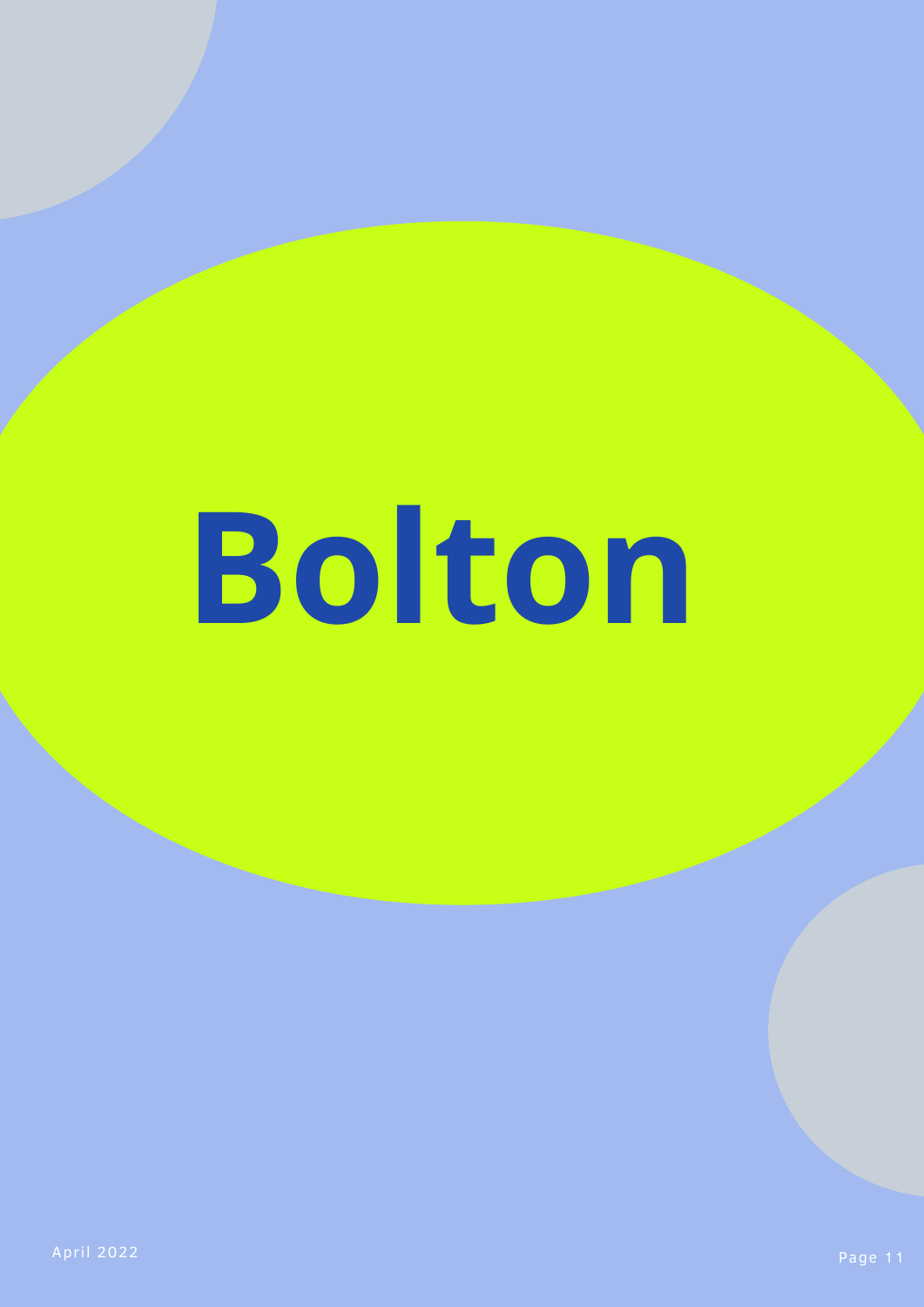# **Breakdown Bolton**

#### Achieve Art & Design

#### **Contact**: Jennifer Gilmour **Tel**: 07872342718 **Email**:breakdownbolton@outlook.com

#### About

Achieve Art and Design is a programme of mixed media art workshops.

Breakdown Bolton are offering workshops in printmaking, fused glass, batik ceramics, linoprint, sculpture, painting and graphic design, photography; etc. Some workshops will run over a couple of sessions, others are one offs. People attending the workshops ran over several sessions are asked to commit to the set number of sessions.

Sessions are free to attend, supplies are provided and sessions are primarily for people in recovery or anyone struggling with their mental health.

There is a limit of 12 spaces per workshop, booking is required and can be done either through Eventbrite or emailing Breakdown Bolton directly.

#### Location Breakdown Bolton, 12 St. Andrews Court, Bolton, BL1 1LD

| <b>Dates</b>                                        | <b>Time</b>     | <b>Activity</b>        |
|-----------------------------------------------------|-----------------|------------------------|
| 20th May 2022                                       | $12:30 - 2:30$  | Paint pouring          |
| 27th May 2022<br>3rd June 2022                      | $12:30 - 2:30$  | Resin                  |
| 10th June 2022                                      | $12:30 - 2:30$  | Lino printing          |
| 17th June 2022                                      | $12:30 - 2:30$  | <b>Encaustic</b>       |
| 24th June 2022<br>1st July 2022                     | 10:30 - 12:30   | <b>Drawing</b>         |
| 8th July 2022<br>15th July 2022                     | 10:30 - 12:30   | Sculpture              |
| 22nd July 2022<br>29th July 2022<br>5th August 2022 | $10:30 - 12:30$ | <b>Batik and Glass</b> |

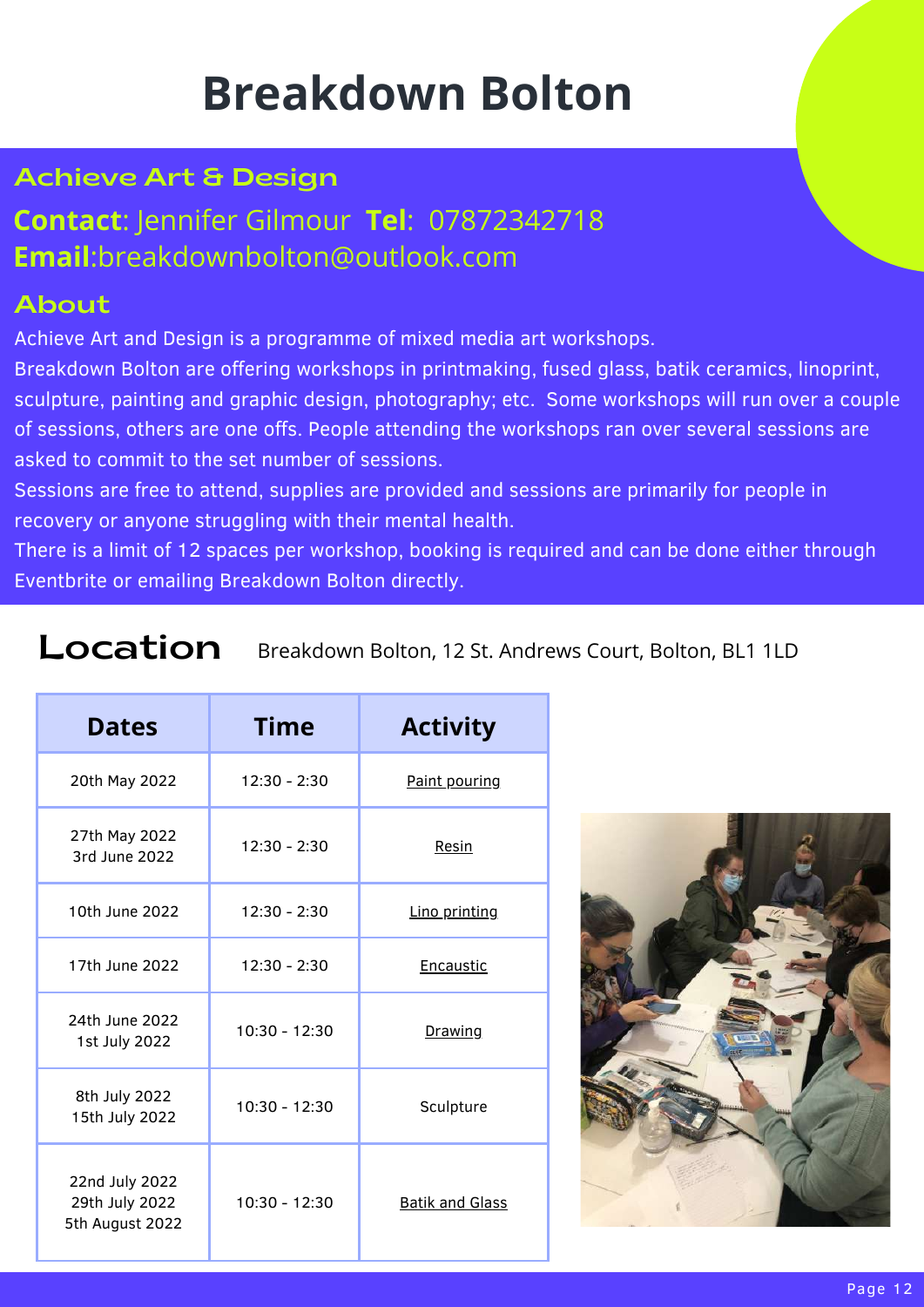# **Transforming Lives Group**

#### Moving on

#### **Contact**: Andrew Farnworth **Tel**: 07413526088 **Email**:andyfarny1@gmail.com

#### About

Qualified staff deliver a variety of fun, physical activities and friendship sessions for people Monday to Sunday as part of Transforming Lives Group Moving on project. All equipment is provided so participants don't need to bring anything and there are expert by experience volunteers on site in case any participants need a chat or have any underlying issues.

Participants are asked to pay a small donation of £2 if they can afford it however people on low income or who are struggling can attend for free.

Spaces are limited so attendees are allocated using a first come first serve basis, if you would like more information before a session or want to check if you are able to go along to any of the activities it is best to phone Andy using the contact number above.

| <b>Day</b>     | <b>Activity</b>                                                                                                                                                                                                | <b>Day</b>      | <b>Activity</b>                                                                                                                                                                                                                                                                           |
|----------------|----------------------------------------------------------------------------------------------------------------------------------------------------------------------------------------------------------------|-----------------|-------------------------------------------------------------------------------------------------------------------------------------------------------------------------------------------------------------------------------------------------------------------------------------------|
| <b>Monday</b>  | <b>Boxing</b><br>12 noon - 1pm<br>Elite Boxing Centre, Wordsworth<br>St, Bolton, BL1 3ND<br>Tailored boxing sessions for<br>people of all abilities. All<br>equipment supplied just bring<br>water.            | <b>Thursday</b> | <b>Walking &amp; Open age football</b><br>10am - 11am<br>Burden Park Sports Complex, Bolton,<br>BL3 2RS<br>Tea & Coffee after football social<br>11am - 11:30am<br>Walking football is more suited to<br>anyone over 50, with an injury or new<br>to exercise, open age is a faster game. |
| <b>Tuesday</b> | <b>Fat to fit football</b><br>10am - 11am<br>Burden Park Sports Complex,<br>Bolton, BL3 2RS<br>Tea & Coffee after football social<br>11am - 11:30am<br>Astroturf football, boots can be<br>provided if needed. | <b>Friday</b>   | <b>Walking football</b><br>10am - 11am<br>Burden Park Sports Complex, Bolton,<br>BL3 2RS<br>Tea & Coffee after football social<br>11am - 11:30am<br>Same as Thursdays session.<br><b>Boxing</b><br>7pm - 8pm                                                                              |
| Wednesday      | September - March - Mountain<br><b>Biking</b><br>Rides start from 9:30am from<br>Farnworth.<br>April - August - Fishing in Farnworth<br>Phone Andy for more information.                                       |                 | Elite Boxing Centre, Wordsworth St,<br>Bolton, BL1 3ND<br>Tailored boxing sessions for people<br>of all abilities. More family focused<br>than Monday's session due to timing.<br>Page 13                                                                                                 |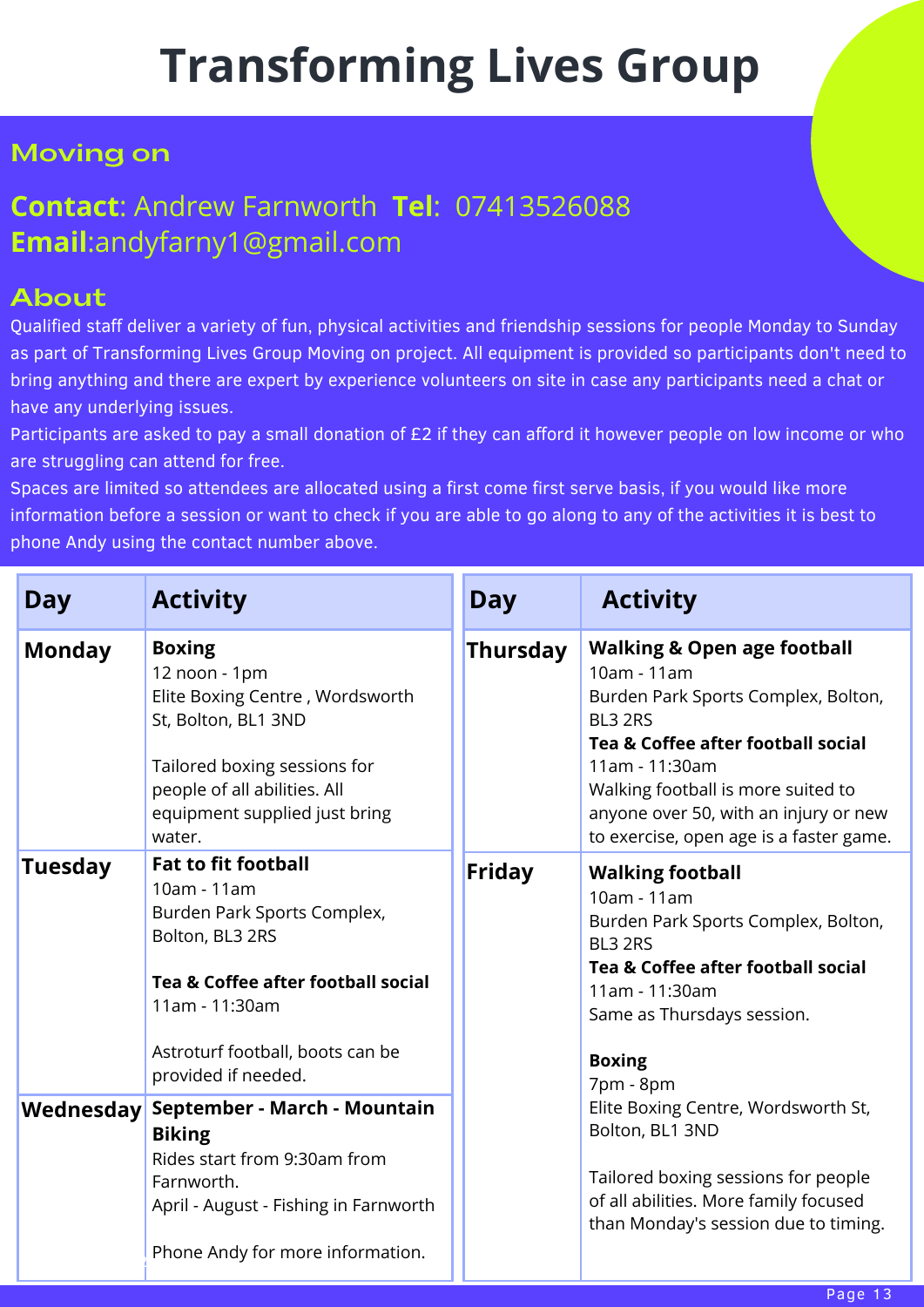# **Transforming Lives Group cont.**

#### Moving on

#### **Contact**: Andrew Farnworth **Tel**: 07413526088 **Email**:andyfarny1@gmail.com

| Day           | <b>Activity</b>                                                                                                                                                                   |
|---------------|-----------------------------------------------------------------------------------------------------------------------------------------------------------------------------------|
| <b>Sunday</b> | <b>Activity day</b><br>A day out wither walking, hiking, biking or kayaking. Activity is weather dependent.                                                                       |
|               | Transforming Lives Group arrange weekly day trips for up to 9 people, anyone interested<br>in attending needs to phone Andy to book on as spaces are limited and book up quickly. |
|               | Attendees need to wear wether appropriate clothes, food and hot drinks will be provided.                                                                                          |

#### TLG Yearly Camping Trips

Transforming Lives Group also offer yearly camp out trips , anyone is welcome to attend just phone Andy for more information in terms of booking on and finding out what to take along. The next trip is booked to Shell Island and is free.

#### **Mentoring**

This is for TLG's most vulnerable clients. Individuals will be provided with mentoring by 1 of 3 experienced TLG volunteers to help them become part of the activity ptohtamme and stabilise their behaviour, seek out volunteering and employment opportunities and keep a diary of their journey to recovery.

This is a popular service and a waiting list is currently being used. To add anyone on please phone and speak with Andy.

#### **Meet & Eat**

required, just turn up. TLG meet 6pm - 8pm on the last Tuesday of the month at The Well, Trafford St, Farnworth, BL4 7PQ for a free Meet and eat session. Booking isn't

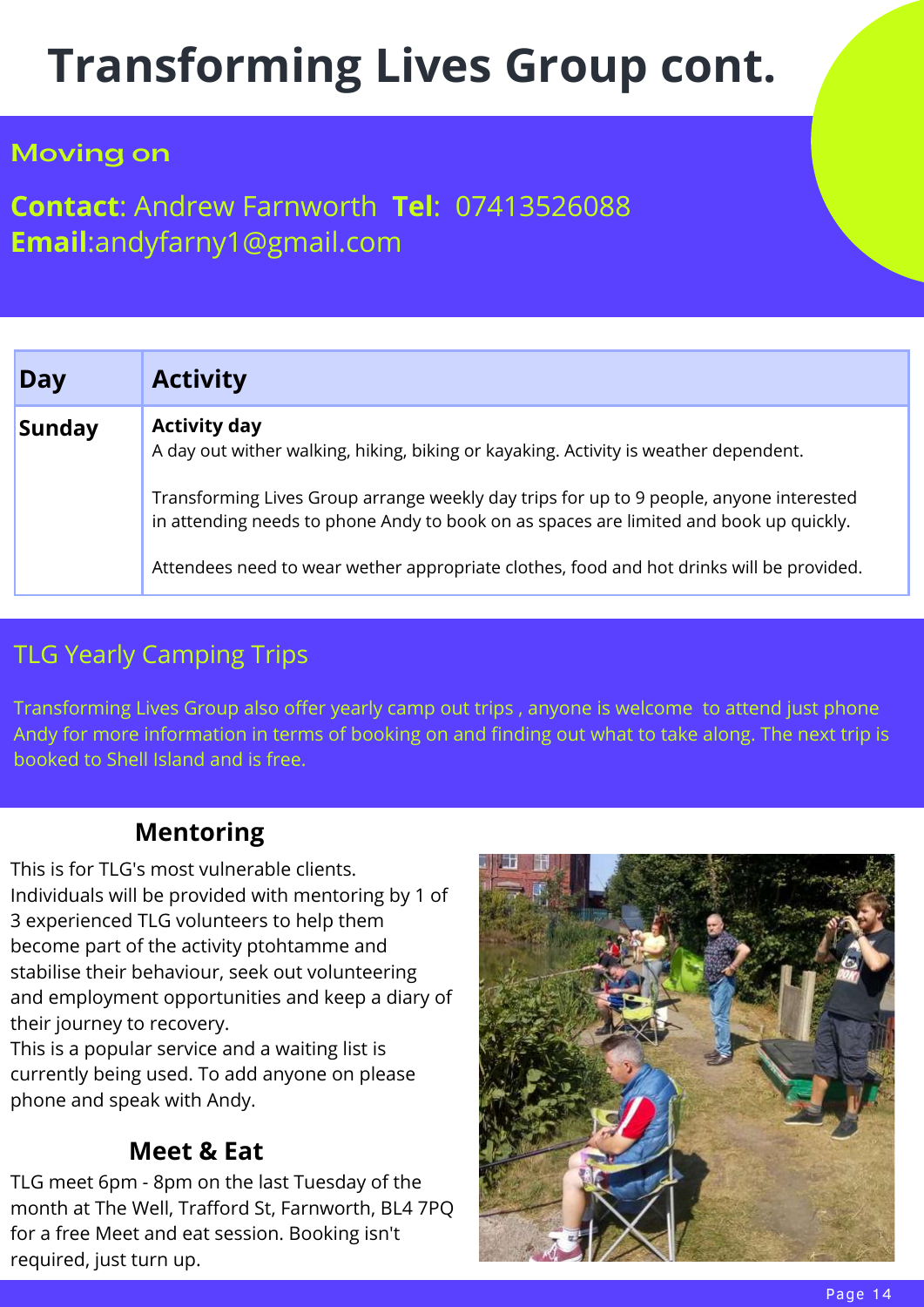# **Stand Up Sisters CIC**

#### Women of the World Unite

**Contact**: Maddie Smith **Tel:** 07947301068 **Email**: standupsistersbolton@yahoo.com

#### About

The Women of the World Unite project is delivering 15 workshops, 3 on healthy relationships and communication methods and 12 spoken word and art workshops delivered by poet Maddie Smith and Genevieve L Wash. These sessions will support women to work towards an empowerment event on the 17th December in Manchester, venue to be confirmed.

There is also the opportunity for two volunteers to participate in a 12 month training offer where they will be provided with the opportunity to develop their leadership skills, run workshops, deliver marketing campaigns and paint murals.

Stand Up Sisters CIC activities are open to women living in Salford, Bolton and Trafford.

## Location

Venue hasn't been confirmed, please phone Maddie if you are interested in attending for more information.

# Date & Time

Every Thursday, 1pm - 3pm from September until Saturday 17th December 2022.

Stand Up sisters are currently delivering workshops 1pm - 3pm on Thursdays for anyone who wants to get involved before September.



# Who is it for?

Women from the recovery community living in Salford, Bolton & Trafford.

# Additional information

April 2022 All sessions are free to attend. Anyone interested in attending / referring someone into the project should text Maddie on the contact number above who will then arrange an informal induction into the project.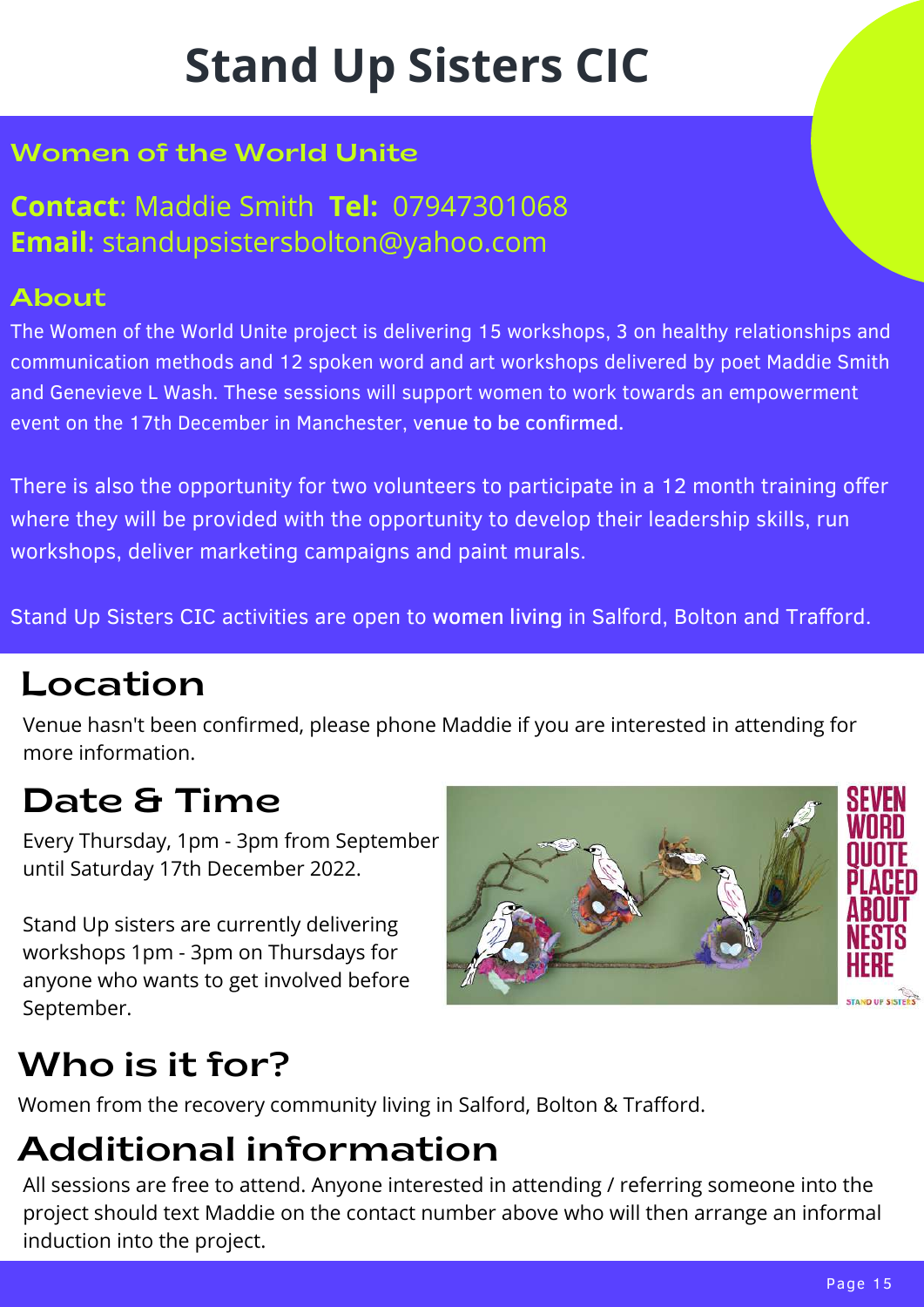# **Stars and Stitches CIC**

#### Drag and Mad - Relapse Prevention

## **Contact**: Maddie Smith **Tel**: 07947301068 **Email**: starsandstitches2021@gmail.com

#### About

This is a collaborative project between 'mad' artists and 'mad people' who don't consider themselves artists. Sessions involve either learning drag artist make up or creating bright and colourful art. There will be a loud and proud celebration of the artwork at the end of the project which will be decided by the group and take place at Bolton Station, Platform 5 Gallery, Bolton, VL2 1BE.

As part of this project Stars & Stitches will be recruiting 2 new volunteers from the recovery community to help them devise a recovery awareness course, one of the volunteers will then go on to co-lead a training session once a month. For more information phone Maddie on the number above.

This project is open to anyone in recovery living in Bolton, Salford or Trafford.

# Drag Artist Training

A 3 week evening [course](https://www.tmc.ac.uk/courses/drag-artist-hair-and-make/) at Manchester college where participants will be offered the chance to learn more about make-up and hairstyling for drag. Transport is provided. Anyone interested in attending needs to book ASAP as spaces are limited (4 only).

**Location** - The Manchester College, Harpurhey, Rochdale Road, Manchester, M9 4AF **Dates & Times** - The course will run 6pm - 8pm, days to be confirmed. **How to apply** - Phone Maddie if you are interested in booking on to the course.

# Mad and Proud Art workshops

20 free arts based workshops working on paper cuttings and creating your own "Mad & Proud" head dress.

After the sessions Stars & Stitches plan to run regular Friday night activities.

**Location** - Bolton Station, Platform 5 Gallery, Bolton, BL2 1BE **Dates & Times** - Every Sunday, 1pm - 3pm **How to attend**- Booking is required, please text Maddie if you wish to attend a session.

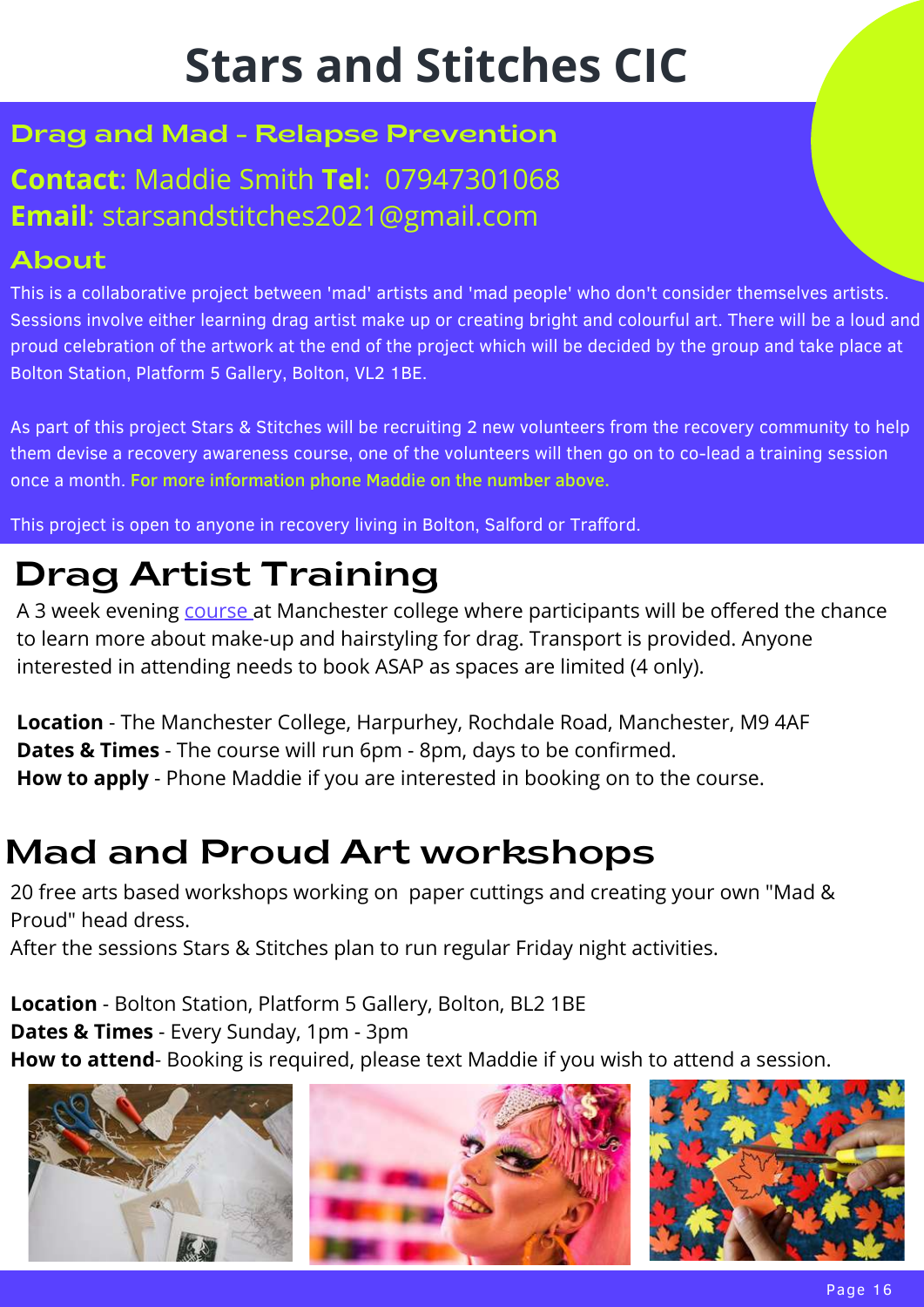# **MhIST (Mental Health Independent Support Team)**

#### MARS Project (MhIST Addiction Recovery Support)

## **Contact**: Christine Makinson **Tel**: 01204 527200 **Email**: christine.makinson@mhist.co.uk

#### About

Safe, confidential and friendly Sunday activity days. Activities are all free and include crafts, a music group, mindfulness sessions, exercise classes and a peer led self-help group. The session is up to 5 hours on a Sunday, providing people with something to do, a space to meet others and to feel empowered with their recovery journey. Activities are concurrent and overlapping and people do not need to participate in all activities, just the ones they are interested in.

Outdoor activities and day trips to exhibitions, museums, libraries; etc will also be arranged. Any costs incurred on the day trips will need to be met by individuals.

If you are interested in finding out more or attending / referring someone to the session please contact Christine on the details above.

## Activities Location

**Craft Group** - Undertake crafting activities and create something you can take home. **Music Group** - Supported by the current guitar group but about to be expanded to included other instruments and singing this is a group for people who are interested in learning and making music.

**Peer led self-help group** - A space for people to share their experiences and to support one another. Sessions are facilitated by trained peer facilitators.

**Mindfulness sessions -** A qualified and experienced mindfulness practitioner is providing guided mindfulness sessions.

**Exercises sessions -** Learn new skills and take part in taster sessions in Zumba, Tai Chi, Yoga, Drama; etc. All equipment is provided.

Light refreshments are provided.

| <b>Main location</b>                                                           | Other venues<br>sometimes used                                                          |
|--------------------------------------------------------------------------------|-----------------------------------------------------------------------------------------|
| 1st Floor,<br><b>Moorland House,</b><br><b>Bolton, Bark</b><br>Street, BL1 2AX | The Hub at<br>Westhoughton,<br>Central Dr,<br>Westhoughton, Bolton,<br><b>BL5 3DS</b>   |
| Please phone or email<br><b>Claire to confirm</b><br>venue address.            | The Well, Farnworth<br>Baptist Church,<br><b>Trafford Street,</b><br>Farnworth, BL4 7PQ |

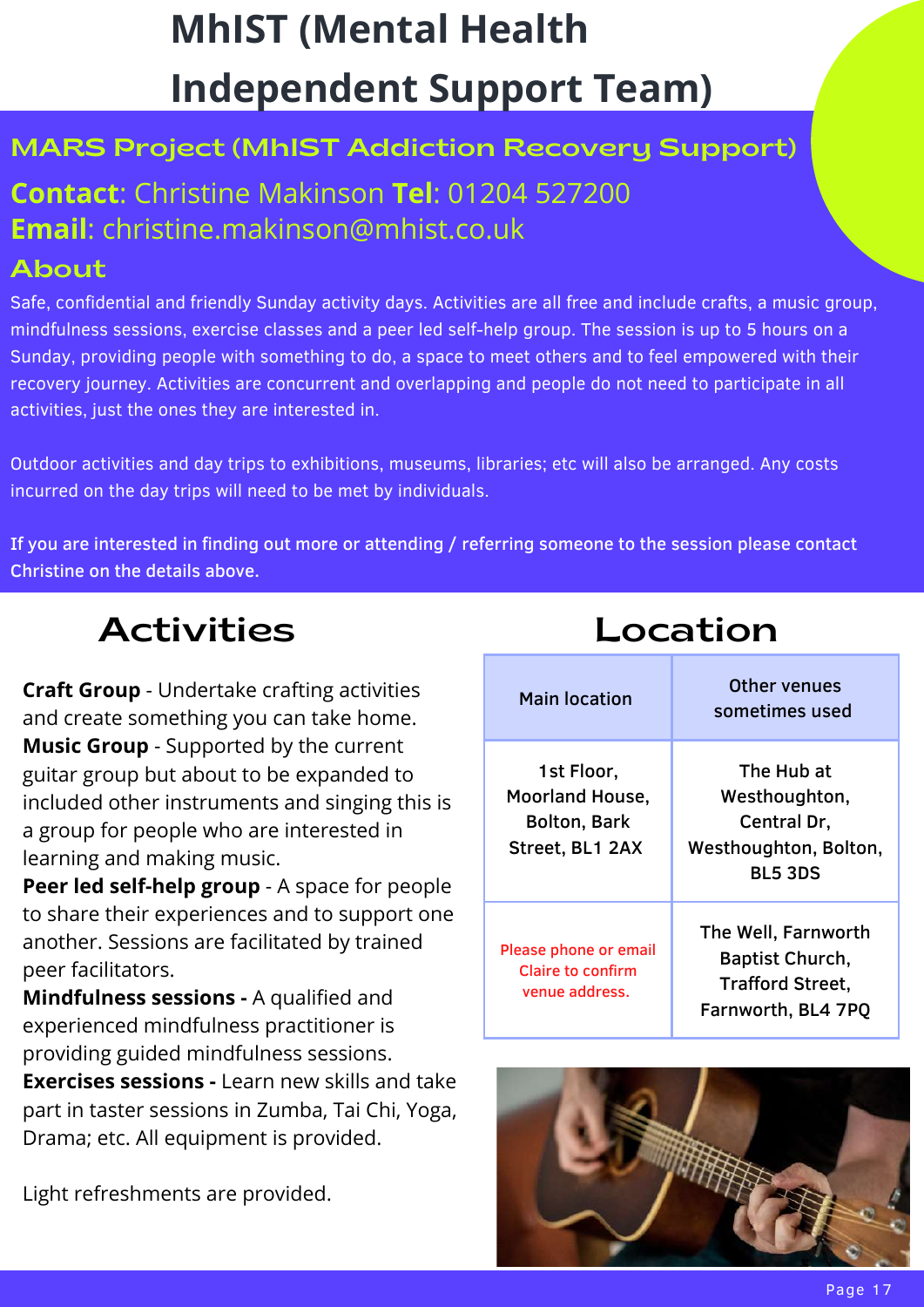# **BSURF**

#### Expansion in the community

#### **Contact**: Mark Yates **Tel**: 07711999158 **Email**: bsurfrecovery@gmail.com

#### About

BSURF is a Mutual Aid organisation based in Bolton ran by and for clients and former clients of the Drug and Alcohol Services.

BSURF is a community space for people in recovery offering a variety of activities and a safe space to meet people and get support 365 days a year.

Activities include outdoor leisure activities including regular trips out, awareness group sessions, dry nights, quiz nights, karaoke, live band performances, arts and craft sessions, music lessons, brunch clubs, hygiene qualification training, access to formal qualifications' (subject to availability) and mutual aid groups.

BSURF are also available to help sign post people to other services that will help them in their recovery.

## Who

Anyone in recovery.

# Where

37 Knowsley Street, Bolton, BL1 2AS

# How

Anyone interested in attending can either drop in to the centre or phone Mark for more information.

# When

BSURF is open for people to drop in every day of the year.

Mutual Aid groups - Monday afternoons, Tuesday and Thursday mornings.

Brunch club - Wednesday mornings, 10am - 1pm

Drop in's - any day of the week

Saturday night safe place, including pool and darts - 6pm - 9pm

For information on other activities please contact Mark.

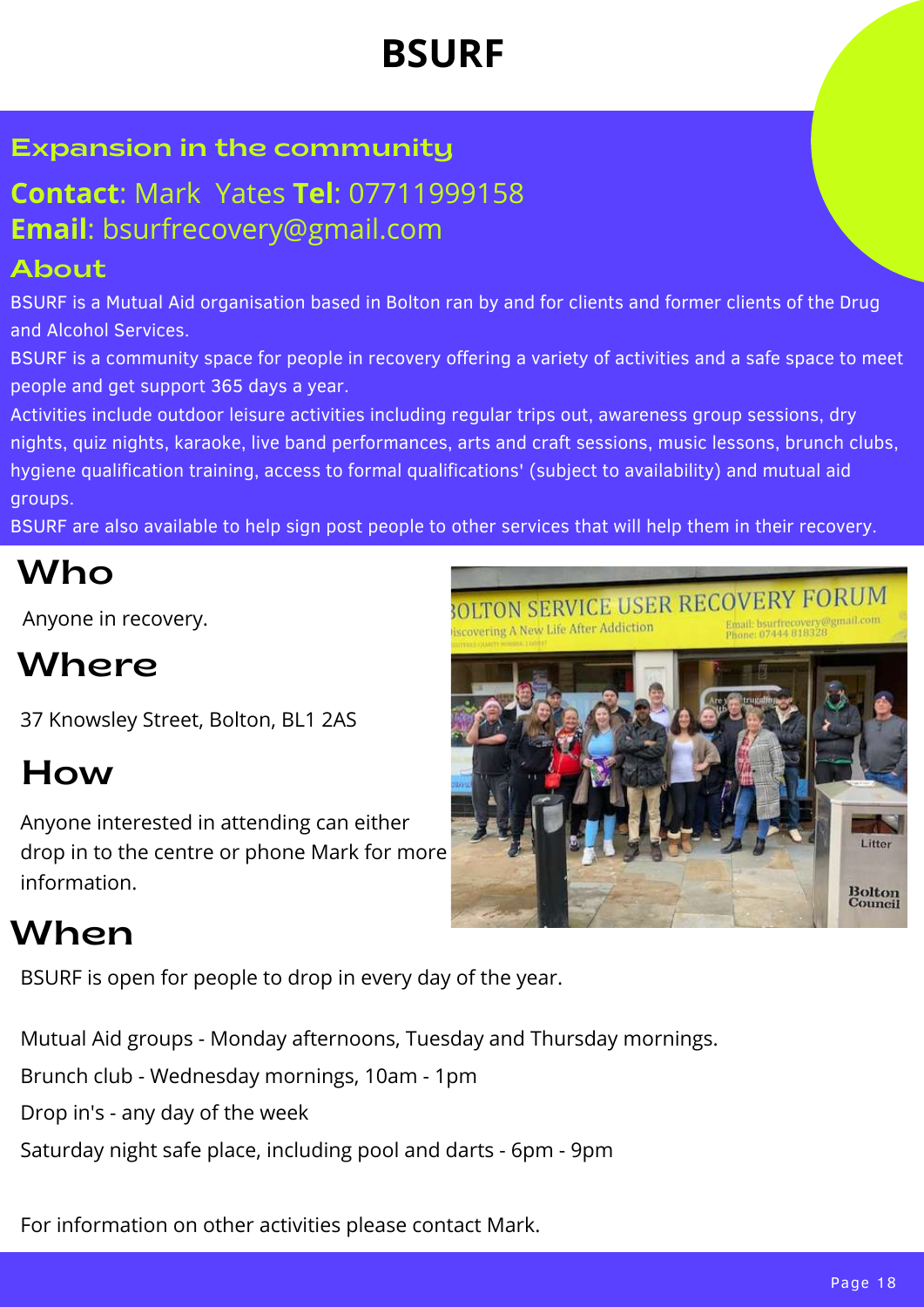# **Trafford**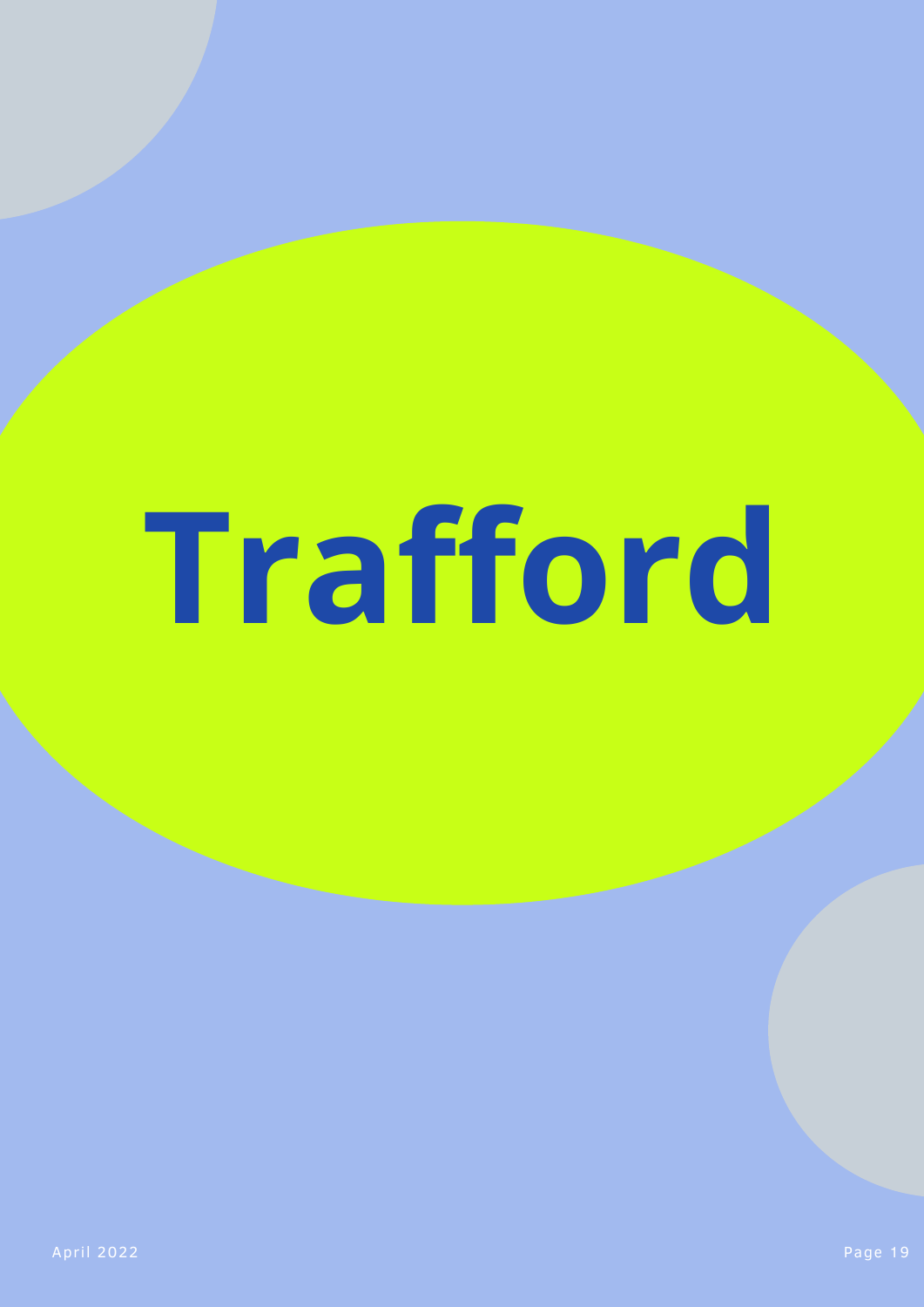# **Itsherstory CIC**

#### Achieveher Excel Programme

#### **Contact**: Oonagh McDonnell **Email**: contact@itsherstory.uk.com

#### About

ItsHerstory are running their Achievher programme for women who have experienced long-term unemployment due to addiction, Domestic Abuse and mental health. The course has been designed collaboratively with regional experts in psychology, coaching and mentoring.

The course will comprise of workshops, coaching, peer group support sessions to increase self-esteem and enable candidate to create strategies, reduce isolation, access employment, volunteering, training and apprenticeships.

For more informaiton on the course, please visit ItsHerstory's website ([Click here](https://www.itsher.uk/achieveher)) and complete a their Get Involved form.

## Location

The course will take place online with a view to holding an end of course event at a suitable venue for all participants.

# When

Current sessions take place on Wednesday evenings from 6pm - 8pm. After summer sessions will start in September and run on Tuesday evenings.

To find out more about the course and register your interest please go to

**[https://www.itsher.uk/achieveher](https://url6b.mailanyone.net/v1/?m=1nrJCa-00071h-5x&i=57e1b682&c=0oGuZ6Qca6rLdk5Xc34HmDzn9RUv7J7WE_bqcO5gAs0SG8hoEXGe6LFKjWobRU_0AGJNa0hWZnsqOE4jwn88aUJM2B1DFyqsq8wNEnaoBO-S1nQvkSsyKzIuAjt3jQMa4YXPmuRntw3X4ZgDy4ATskNNvq_G56_tMYIERtJLiQrPAAdifgz3lm61ldgSCVpqM5C7sIBa0dNepV0i3Z6vzA)**. After registering someone will be in contact to book you on to a course. .

# Who

For women in the Greater Manchester area who find themselves at a cross roads, maybe away from the workplace or impacted by the pandemic and feeling lost and overwhelmed. It is for someone who is looking for a major change in life and employment that fits with them, their lives and commitments.

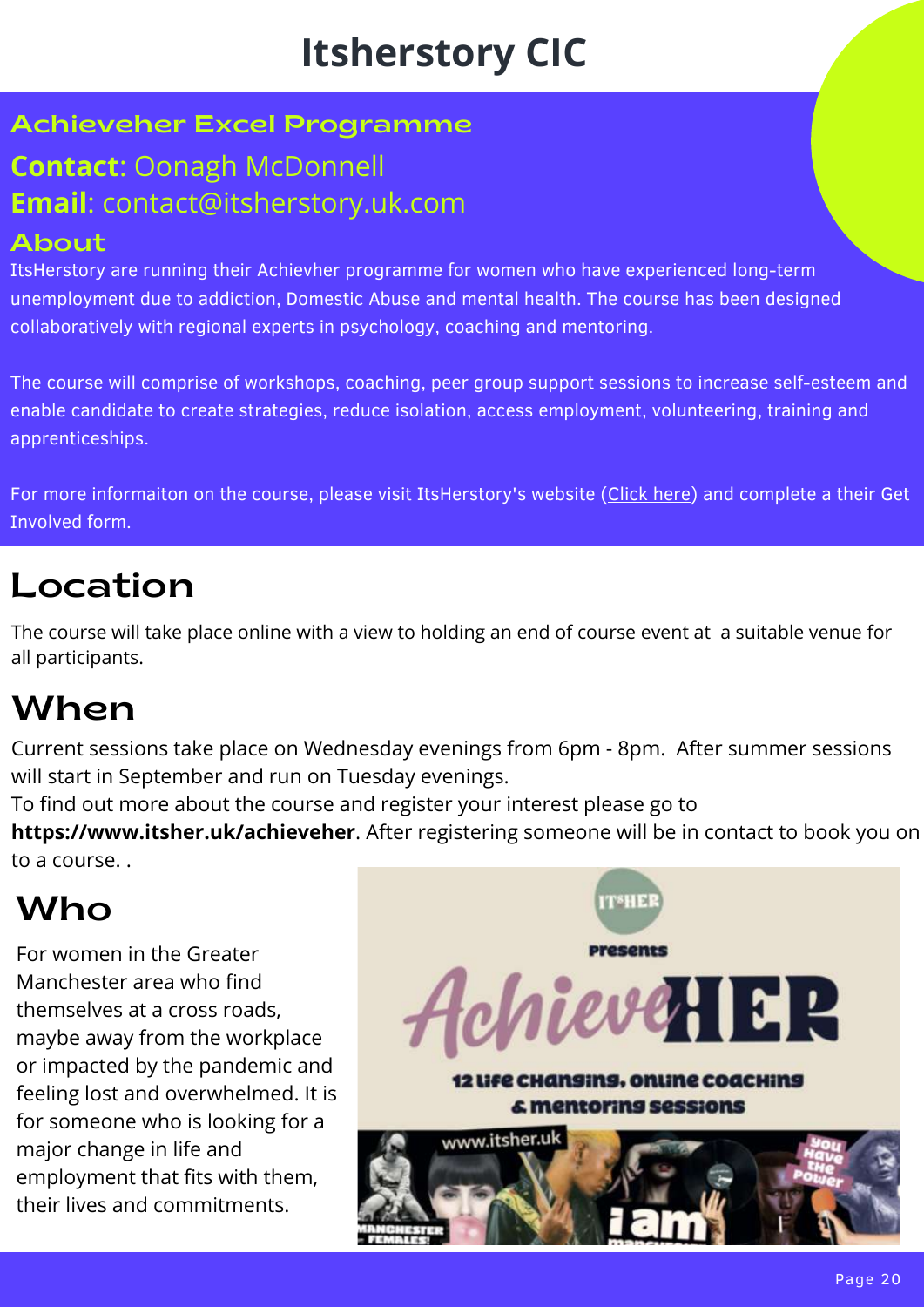# **Portraits of Recovery**

#### The Repair Works - An industry of creative mending

# **Contact**: Claire Armitage **Email**:claire.armitage@portraitsofrecovery.org.uk

#### About

The Repair Works explores creative mending as a tool for well-being, supporting people in recovery to improve employability, education, and volunteering prospects through practical and soft skill development. The course will cover 2 strands of enquiry, delivered by artists and experts in their fields. 1) Craft workshops inspired by Kintsugi ceramic repair [\(Click here for more information\)](https://www.portraitsofrecovery.org.uk/news-and-events/kintsugi-inspired-ceramic-reconstructions/) and 2) Creative approaches to acts of repair across clothing and domestic objects.

# Where & When

Days, time and venues TBC. Sessions are likely to happen Tuesday and Wednesday, 10am - 12:30 at one of the venues:

- 1, SUEZ Recycling Hub, Trafford Park, M17 1SX
- 2. The Boiler Room, Manchester, M16 7DA
- 3. Paradise Works, Salford, M3 7LE

# Course

This 13 week course covers 3 learning stages.

- 1. Skill acquistion and personal response Acquire techinical skills, learn about the repair methods and creatively apply ideas to personal recovery stories.
- Assimilation and Professional awareness Learn about potential educational and 2. professional pathways, including higher education, community &voluntary work. Participants will work with professionals to design public facing activities and demonstrate learning and ideas. Participants will visit educational, cultural and community venues on day trips.
- 3. Public facing professionalising activities supported by professionals participants will set up and run their own Repair Works activities.

Participants are expected to attend all 13 sessions.

Friends and family members of those in recovery can attend sessions as well as people in recovery.

Registrations open from June 2022. To express an interest in the course please email Claire on the details above with your name and phone number.